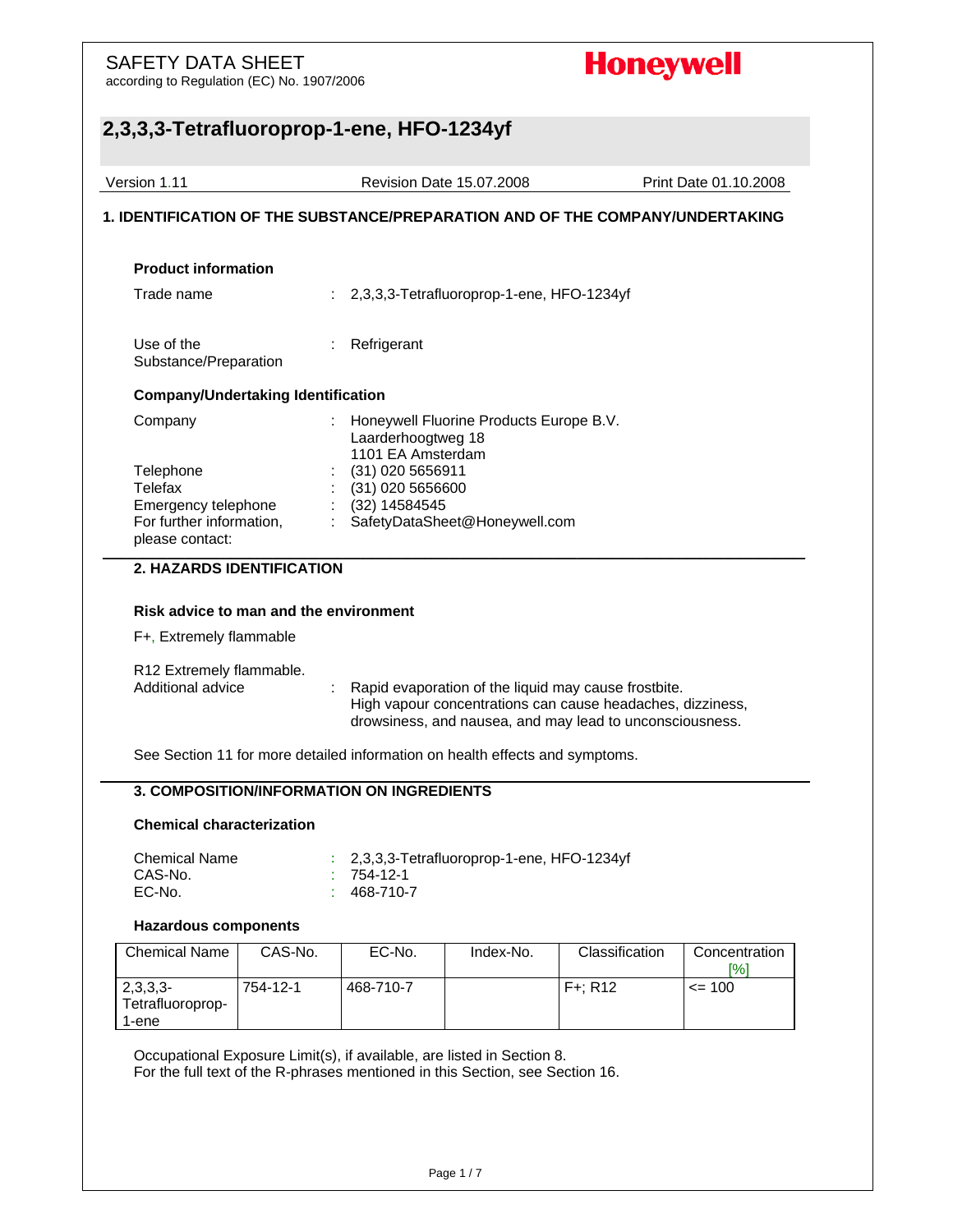according to Regulation (EC) No. 1907/2006

# **Honeywell**

| First aider needs to protect himself.<br>Take off all contaminated clothing immediately.<br>When inhaled remove to fresh air and seek medical aid.<br>If breathing is irregular or stopped, administer artificial<br>respiration.<br>If unconscious place in recovery position and seek medical<br>advice.<br>Rapid evaporation of the liquid may cause frostbite.<br>In case of contact with liquid, thaw frosted parts with water,<br>then remove clothing carefully. Wash with plenty of water<br>Wash contaminated clothing before re-use.<br>Consult a physician.<br>Protect unharmed eye.<br>Rinse immediately with plenty of water, also under the eyelids,<br>for at least 15 minutes.<br>Call a physician immediately.<br>: Rinse mouth.<br>Call a physician immediately.<br>Adrenaline derivatives are contra-indicated.<br>Treat symptomatically.<br>See Section 11 for more detailed information on health effects and symptoms. |                      |
|----------------------------------------------------------------------------------------------------------------------------------------------------------------------------------------------------------------------------------------------------------------------------------------------------------------------------------------------------------------------------------------------------------------------------------------------------------------------------------------------------------------------------------------------------------------------------------------------------------------------------------------------------------------------------------------------------------------------------------------------------------------------------------------------------------------------------------------------------------------------------------------------------------------------------------------------|----------------------|
|                                                                                                                                                                                                                                                                                                                                                                                                                                                                                                                                                                                                                                                                                                                                                                                                                                                                                                                                              |                      |
|                                                                                                                                                                                                                                                                                                                                                                                                                                                                                                                                                                                                                                                                                                                                                                                                                                                                                                                                              |                      |
|                                                                                                                                                                                                                                                                                                                                                                                                                                                                                                                                                                                                                                                                                                                                                                                                                                                                                                                                              |                      |
|                                                                                                                                                                                                                                                                                                                                                                                                                                                                                                                                                                                                                                                                                                                                                                                                                                                                                                                                              |                      |
|                                                                                                                                                                                                                                                                                                                                                                                                                                                                                                                                                                                                                                                                                                                                                                                                                                                                                                                                              |                      |
|                                                                                                                                                                                                                                                                                                                                                                                                                                                                                                                                                                                                                                                                                                                                                                                                                                                                                                                                              |                      |
|                                                                                                                                                                                                                                                                                                                                                                                                                                                                                                                                                                                                                                                                                                                                                                                                                                                                                                                                              |                      |
|                                                                                                                                                                                                                                                                                                                                                                                                                                                                                                                                                                                                                                                                                                                                                                                                                                                                                                                                              |                      |
| carbon dioxide.<br>Extremely flammable.<br>t.<br>Some risk may be expected of corrosive and toxic<br>decomposition products.<br>In case of fire hazardous decomposition products may be<br>produced such as:<br>Carbon monoxide<br>Hydrogen halides<br>Carbonyl halides<br>Pyrolysis products containing fluoride<br>Cool closed containers exposed to fire with water spray.<br>Heating will cause pressure rise with risk of bursting and                                                                                                                                                                                                                                                                                                                                                                                                                                                                                                  |                      |
| Wear self-contained breathing apparatus and protective suit.<br>In case of fire: Evacuate area. Fight fire remotely due to the<br>risk of explosion.                                                                                                                                                                                                                                                                                                                                                                                                                                                                                                                                                                                                                                                                                                                                                                                         |                      |
| <b>6. ACCIDENTAL RELEASE MEASURES</b>                                                                                                                                                                                                                                                                                                                                                                                                                                                                                                                                                                                                                                                                                                                                                                                                                                                                                                        |                      |
| Keep people away from and upwind of spill/leak.<br>Ventilate the area.<br>Wear self-contained breathing apparatus and protective suit.                                                                                                                                                                                                                                                                                                                                                                                                                                                                                                                                                                                                                                                                                                                                                                                                       |                      |
|                                                                                                                                                                                                                                                                                                                                                                                                                                                                                                                                                                                                                                                                                                                                                                                                                                                                                                                                              | subsequent explosion |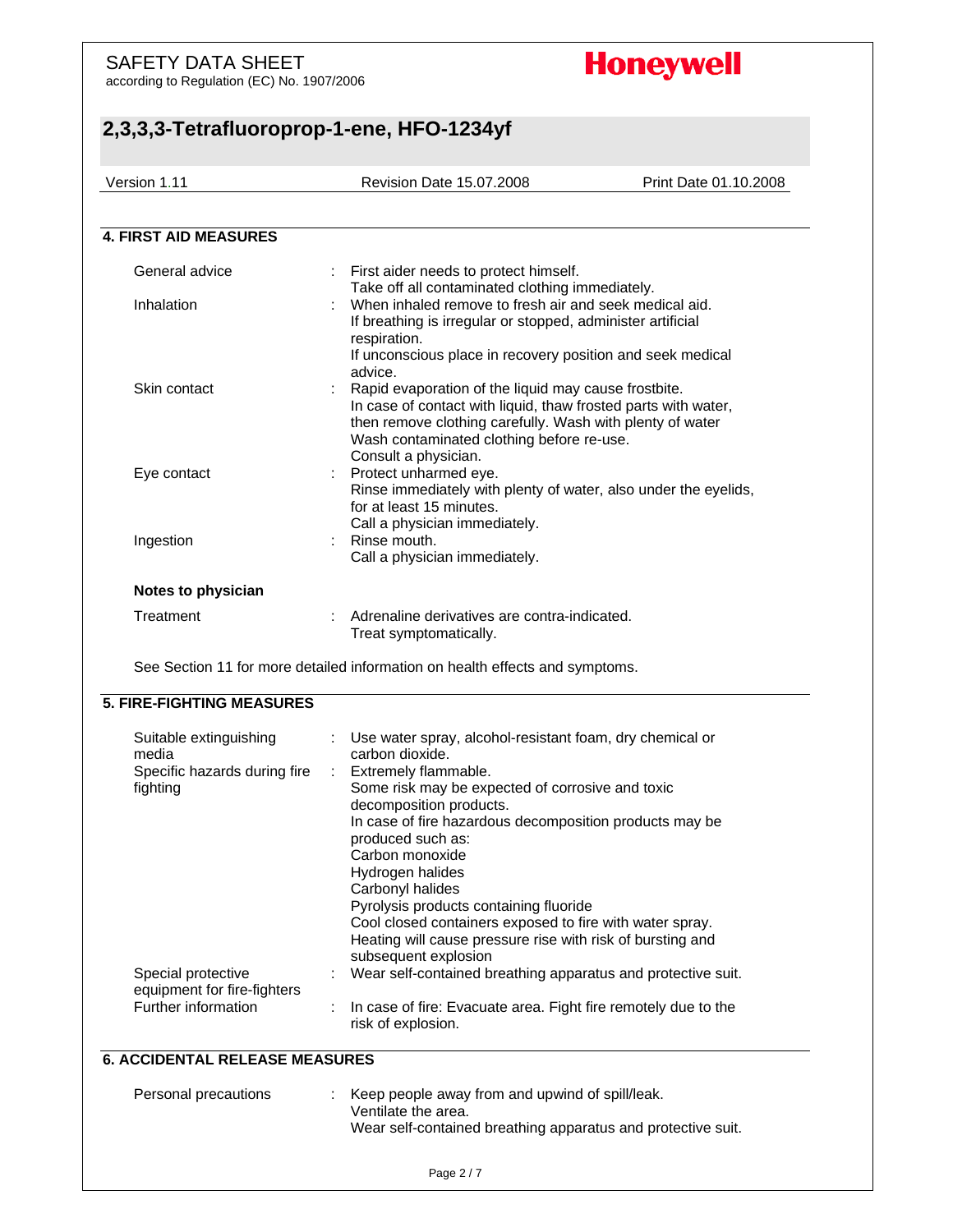according to Regulation (EC) No. 1907/2006

# **Honeywell**

### **2,3,3,3-Tetrafluoroprop-1-ene, HFO-1234yf**

| Version 1.11                                         | Revision Date 15.07.2008                                                                                                                                                                                                                                       | Print Date 01.10.2008 |
|------------------------------------------------------|----------------------------------------------------------------------------------------------------------------------------------------------------------------------------------------------------------------------------------------------------------------|-----------------------|
| Environmental precautions<br>Methods for cleaning up | The product evaporates readily.<br>Prevent product from entering drains.<br>Use low-sparking handtools and explosion-proof electrical<br>equipment                                                                                                             |                       |
| Additional advice                                    | Allow to evaporate.<br>Inform the responsible authorities in case of gas leakage, or of<br>entry into waterways, soil or drains.<br>Pay attention to the spreading of gases especially at ground<br>level (heavier than air) and to the direction of the wind. |                       |
| For personal protection see section 8.               |                                                                                                                                                                                                                                                                |                       |
| <b>7. HANDLING AND STORAGE</b>                       |                                                                                                                                                                                                                                                                |                       |
| Handling                                             |                                                                                                                                                                                                                                                                |                       |
| Advice on safe handling                              | Exhaust ventilation at the object is necessary.<br>Use explosion-proof equipment.<br>Pressurized container: Protect from sunlight and do not expose<br>to temperatures exceeding 50 °C. Do not pierce or burn, even<br>after use.                              |                       |
| Advice on protection<br>against fire and explosion   | Use only in explosion-proof areas.<br>Keep product and empty container away from heat and<br>sources of ignition.<br>Use only explosion-proof equipment.<br>Fire or intense heat may cause violent rupture of packages.                                        |                       |
| <b>Storage</b>                                       |                                                                                                                                                                                                                                                                |                       |
| Further information on<br>storage conditions         | Keep containers tightly closed in a cool, well-ventilated place.<br>Containers should be protected against falling down.<br>Protect from warmth.<br>Do not store at temperature exceeding 50 °C<br>Keep away from direct sunlight.                             |                       |

#### **8. EXPOSURE CONTROLS/PERSONAL PROTECTION**

#### **Occupational exposure controls**

| Components                              | Basis                | Value                                 | Control    | Exceeding | Form of  | Remarks                                                |
|-----------------------------------------|----------------------|---------------------------------------|------------|-----------|----------|--------------------------------------------------------|
|                                         |                      | type                                  | parameters | Factor    | exposure |                                                        |
| $2,3,3,3-$<br>Tetrafluoropro<br>p-1-ene | <b>HONEYW</b><br>ELL | Time<br>Weighted<br>Average<br>(TWA): | $400$ ppm  |           |          | We are not aware of<br>any national<br>exposure limit. |

#### **Engineering measures**

Highly effective exhaust ventilation

#### **Personal protective equipment**

Respiratory protection : Remarks: In case of insufficient ventilation wear suitable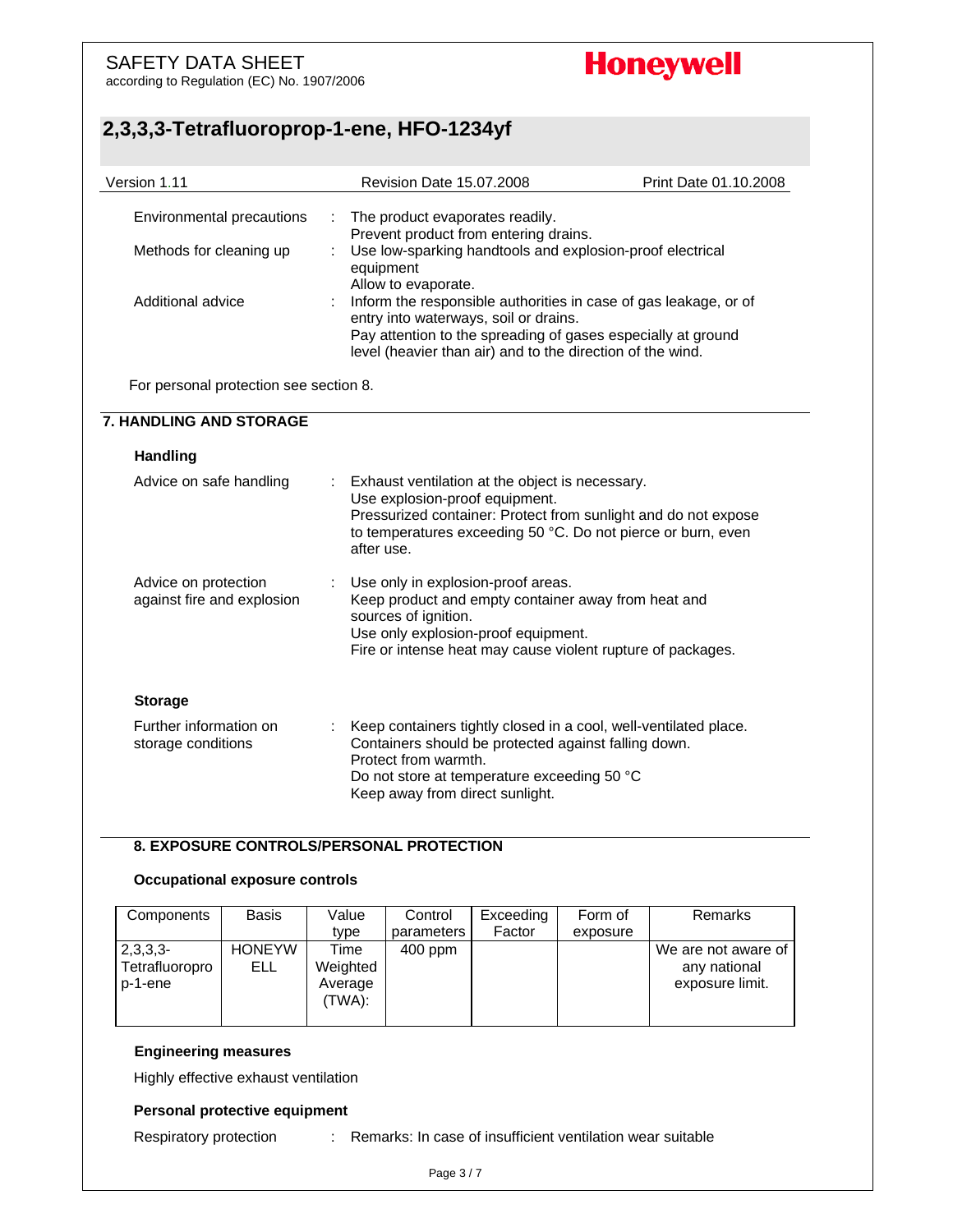according to Regulation (EC) No. 1907/2006

# **Honeywell**

| Version 1.11                        |                               | Revision Date 15.07.2008                                                                                                                                                                                                           | Print Date 01.10.2008 |
|-------------------------------------|-------------------------------|------------------------------------------------------------------------------------------------------------------------------------------------------------------------------------------------------------------------------------|-----------------------|
|                                     |                               | respiratory equipment.                                                                                                                                                                                                             |                       |
| Hand protection                     |                               | Wear suitable gloves.<br>Heat insulating gloves                                                                                                                                                                                    |                       |
| Eye protection                      |                               | Goggles                                                                                                                                                                                                                            |                       |
| Skin and body protection            |                               | Wear suitable protective equipment.                                                                                                                                                                                                |                       |
| Hygiene measures                    |                               | Provide adequate ventilation.<br>Do not smoke.<br>When using do not eat or drink.                                                                                                                                                  |                       |
| Protective measures                 |                               | The Personal Protective Equipment must be in accordance<br>with EN standards: respirator EN 136, 140, 149; safety glasses<br>EN 166; protective suit: EN 340, 463, 468, 943-1, 943-2;<br>gloves EN 374, safety shoes EN-ISO 20345. |                       |
| 9. PHYSICAL AND CHEMICAL PROPERTIES |                               |                                                                                                                                                                                                                                    |                       |
| Appearance                          |                               |                                                                                                                                                                                                                                    |                       |
| Form                                |                               | compressed liquefied gas                                                                                                                                                                                                           |                       |
| Colour                              |                               | colourless                                                                                                                                                                                                                         |                       |
| Odour                               |                               | slight, original odour                                                                                                                                                                                                             |                       |
| molecular weight                    |                               | 114 $g/mol$                                                                                                                                                                                                                        |                       |
| Safety data                         |                               |                                                                                                                                                                                                                                    |                       |
| Flash point                         |                               | Remarks: not applicable                                                                                                                                                                                                            |                       |
| Flammability (solid, gas)           |                               | Extremely flammable gas.<br>Method: Flammability (gases)                                                                                                                                                                           |                       |
| Auto ignition temperature           |                               | 405 °C<br>Method: 92/69/EEC, A.15                                                                                                                                                                                                  |                       |
| Lower explosion limit               | t.                            | 6,2 %(V)                                                                                                                                                                                                                           |                       |
| Upper explosion limit               | $\mathcal{I}^{\mathcal{I}}$ . | 12,3 %(V)                                                                                                                                                                                                                          |                       |
| Vapour pressure                     |                               | : 6.067 hPa<br>at 21,1 °C                                                                                                                                                                                                          |                       |
| Vapour pressure                     | $\mathbb{R}^{\mathbb{Z}}$     | 14.203 hPa<br>at 54,4 °C                                                                                                                                                                                                           |                       |
| pH                                  |                               | Remarks: no data available                                                                                                                                                                                                         |                       |
| Water solubility                    | t.                            | 198,2 mg/l                                                                                                                                                                                                                         |                       |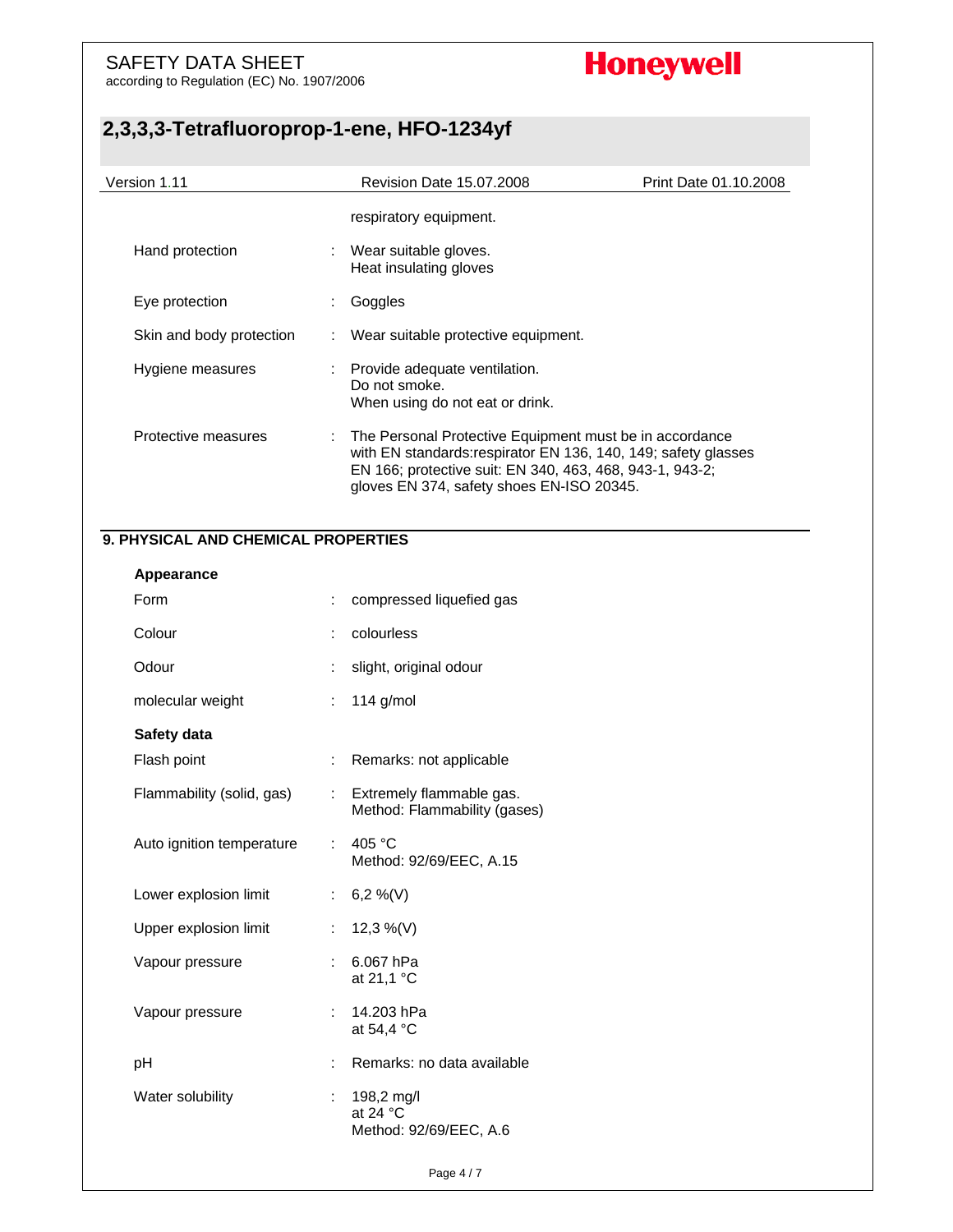according to Regulation (EC) No. 1907/2006

# **Honeywell**

| Version 1.11                               | Revision Date 15.07.2008                                                                                       | Print Date 01.10.2008                                                                                                                                                                                                                                          |
|--------------------------------------------|----------------------------------------------------------------------------------------------------------------|----------------------------------------------------------------------------------------------------------------------------------------------------------------------------------------------------------------------------------------------------------------|
| Partition coefficient: n-<br>octanol/water | : POW: 2,15<br>Method: 92/69/EEC, A.8                                                                          |                                                                                                                                                                                                                                                                |
| Relative vapour density                    | $\mathcal{I}^{\mathcal{I}}$ .<br>4                                                                             |                                                                                                                                                                                                                                                                |
| Evaporation rate                           | Remarks: not determined                                                                                        |                                                                                                                                                                                                                                                                |
| <b>10. STABILITY AND REACTIVITY</b>        |                                                                                                                |                                                                                                                                                                                                                                                                |
| Conditions to avoid                        | flame or any incandescent material.<br>Heat, flames and sparks.                                                | Do not pierce or burn, even after use. Do not spray on a naked                                                                                                                                                                                                 |
| Materials to avoid                         | Reactions with alkali metals.<br>Reactions with light metals.<br>Finely divided aluminium<br>Zinc<br>Magnesium |                                                                                                                                                                                                                                                                |
| Hazardous decomposition                    | ÷                                                                                                              | Risk of formation of toxic pyrolysis products containing fluorine.                                                                                                                                                                                             |
| products                                   | Carbon monoxide<br>Carbon dioxide (CO2)<br>Carbonyl halides<br>Hydrogen halides                                |                                                                                                                                                                                                                                                                |
| <b>11. TOXICOLOGICAL INFORMATION</b>       |                                                                                                                |                                                                                                                                                                                                                                                                |
| Acute inhalation toxicity                  | <b>LC50</b><br>Species: rat<br>Dose: > 400000 ppm<br>Exposure time: 4 h                                        |                                                                                                                                                                                                                                                                |
| Skin irritation                            | Remarks: slight irritation                                                                                     |                                                                                                                                                                                                                                                                |
| Eye irritation                             | Remarks: slight irritation                                                                                     |                                                                                                                                                                                                                                                                |
| Repeated dose toxicity                     | Species: rat<br>Route of exposure: Inhalation<br>NOEL: 233 mg/kg<br>NOEL: 50000 ppm                            |                                                                                                                                                                                                                                                                |
| Further information                        | toxicological significant signs reported. No increase in the<br>exposures up to 12% (120, 189 ppm).            | Remarks: Concentration above the admissible concentration at<br>the workplace may cause dizziness, headache and inebriation.<br>2,3,3,3-Tetrafluoropropene: Mouse Micronucleus (4-hour): No<br>frequency of micronuclei. Cardiac Sensitization: No effects for |
| <b>12. ECOLOGICAL INFORMATION</b>          |                                                                                                                |                                                                                                                                                                                                                                                                |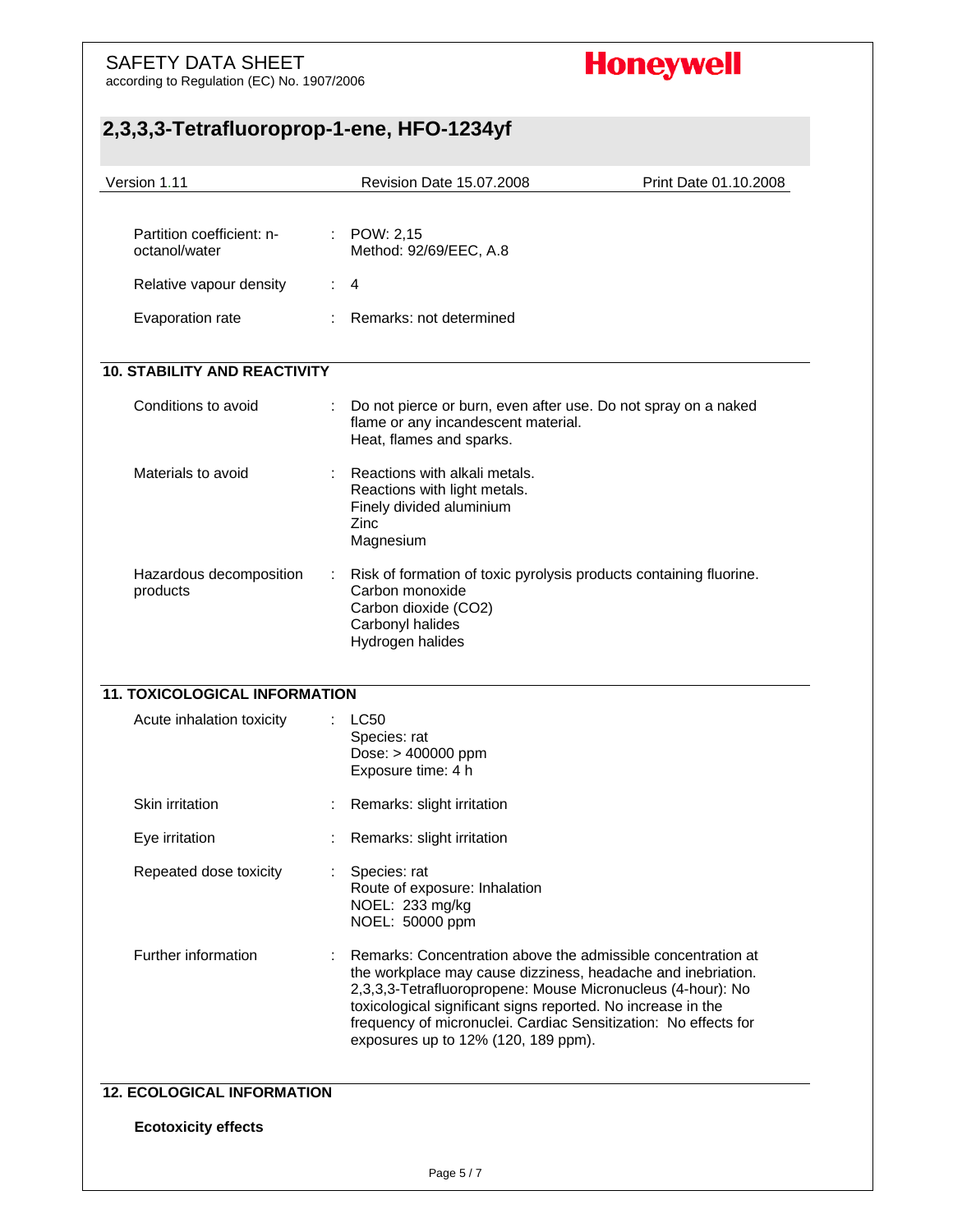according to Regulation (EC) No. 1907/2006

# **Honeywell**

| Version 1.11                                                                  | Revision Date 15.07.2008<br>Print Date 01.10.2008                                                                                                                                                   |
|-------------------------------------------------------------------------------|-----------------------------------------------------------------------------------------------------------------------------------------------------------------------------------------------------|
| Toxicity to fish                                                              | $\therefore$ LC50<br>Species: Cyprinus carpio (Carp)<br>Value: > 197 mg/l<br>Exposure time: 96 h<br>Method: OECD Test Guideline 203<br>Remarks: No demonstrable toxic effect in saturated solution. |
| Toxicity to aquatic plants                                                    | $\therefore$ EC50<br>Species: Scenedesmus capricornutum (fresh water algae)<br>Value: > 100 mg/l                                                                                                    |
| Acute toxicity to aquatic<br>invertebrates                                    | <b>EC50</b><br>Species: Daphnia magna (Water flea)<br>Value: $> 83$ mg/l<br>Exposure time: 48 h<br>Method: OECD Test Guideline 202                                                                  |
| Additional ecological<br>information                                          | : An environmental hazard cannot be excluded in the event of<br>unprofessional handling or disposal.                                                                                                |
| <b>13. DISPOSAL CONSIDERATIONS</b>                                            |                                                                                                                                                                                                     |
| Product                                                                       | Dispose according to legal requirements.                                                                                                                                                            |
| Packaging                                                                     | Legal requirements are to be considered in regard of reuse or<br>disposal of used packaging materials                                                                                               |
| <b>14. TRANSPORT INFORMATION</b>                                              |                                                                                                                                                                                                     |
| <b>ADR</b><br><b>UN Number</b><br>Description of the goods<br>Class           | 3161<br>: LIQUEFIED GAS, FLAMMABLE, N.O.S.<br>(2,3,3,3-TETRAFLUOROPROP-1-ENE)<br>2                                                                                                                  |
| <b>Classification Code</b><br>Hazard identification No<br><b>Hazard Label</b> | 2F<br>23<br>2.1                                                                                                                                                                                     |
| <b>IATA</b><br><b>UN Number</b><br>Description of the goods<br>Class          | 3161<br>Liquefied gas, flammable, n.o.s.<br>(2,3,3,3-Tetrafluoroprop-1-ene)<br>2.1                                                                                                                  |
| <b>Hazard Label</b><br>Packing instruction (cargo<br>aircraft)                | 2.1<br>200                                                                                                                                                                                          |
| <b>IMDG</b><br><b>UN Number</b><br>Description of the goods<br>Class          | 3161<br>: LIQUEFIED GAS, FLAMMABLE, N.O.S.<br>(2,3,3,3-TETRAFLUOROPROP-1-ENE)<br>2.1                                                                                                                |
| <b>Hazard Label</b>                                                           | 2.1                                                                                                                                                                                                 |
|                                                                               | Page 6 / 7                                                                                                                                                                                          |